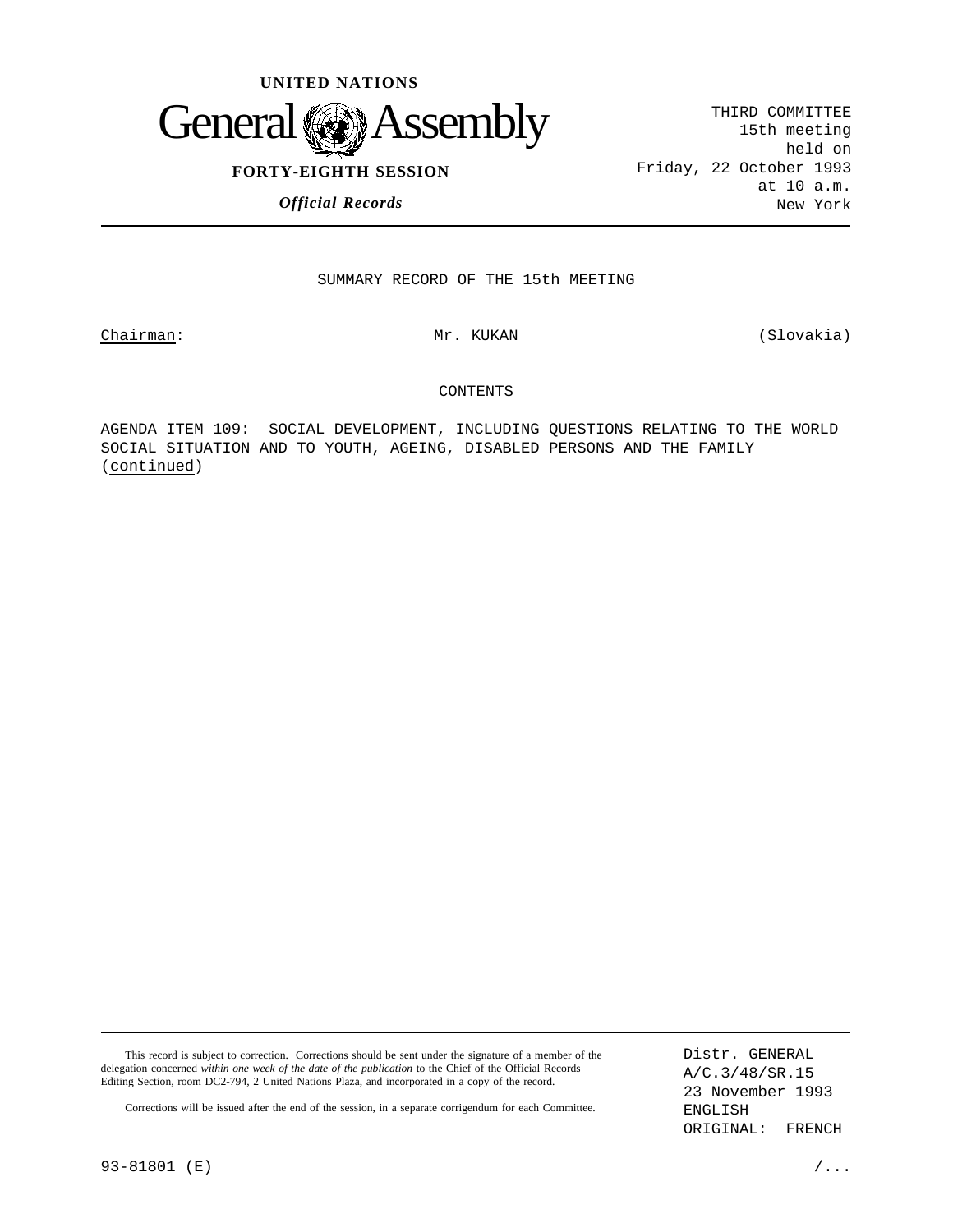#### The meeting was called to order at 10.15 a.m.

AGENDA ITEM 109: SOCIAL DEVELOPMENT, INCLUDING QUESTIONS RELATING TO THE WORLD SOCIAL SITUATION AND TO YOUTH, AGEING, DISABLED PERSONS AND THE FAMILY (A/48/3 (chap. VII D); A/48/24, A/48/56-E/1993/6, A/48/207, A/48/289, A/48/291, A/48/293, A/48/462, A/48/476, A/48/484; E/1993/50/Rev.1; A/C.3/48/L.2, L.3, L.4) (continued)

1. Ms. HASSANI (Islamic Republic of Iran) said that in many countries the social situation was deteriorating while in others wealth was increasing. The lack of minimum living standards in the developing countries posed a threat to the whole international community. The Report on the World Social Situation (E/1993/50) demonstrated that social problems could only be solved by addressing the issues of economic development and unfair international economic relations. The realization of social development depended primarily on the degree to which poverty was eradicated.

2. The international community, including the United Nations, should work to promote respect for the most fundamental of human rights, the right to life and to minimum standards of living and spiritual welfare. The Preparatory Committee for the World Summit for Social Development should base its work on proposals for principles and action-oriented programmes aimed at remedying underdevelopment. The strategies proposed by the Commission on Sustainable Development for social integration, the reduction of poverty and the generation of productive employment, as well as the results of the high-level segment of the Economic and Social Council, should serve as a frame of reference for the preparatory process. National committees and non-governmental organizations should engage in a critical analysis of the various past failures, including those in implementing the United Nations Decades for Development, the Declaration on Social Progress and Development and the Declaration on the Right to Development. Recommendations could then be drafted for incorporation in the draft declaration and plan of action to be presented by the Preparatory Committee for the World Summit for Social Development.

3. The preparations for the tenth anniversary of "International Youth Year: Participation, Development, Peace", which would be celebrated in 1995, offered an opportunity to safeguard and promote the role of young people in economic progress and development. The Islamic Republic of Iran had accordingly established a Supreme Council for Youth consisting of five specialized commissions dealing with education and training, leisure time, employment, marriage and social and political issues. As part of an effort for international and regional cooperation, the first International Youth Friendship Jamboree had been held at Tehran in the summer of 1993, with the participation of the States of the region and 13 member States of the Economic Cooperation Organization (ECO).

4. The Islamic Republic of Iran had expanded its services for the rehabilitation, protection and assistance of the disabled. The Ministry of Labour and Social Affairs had set up a special Bureau of Support for the Employment of "Janbazan" (war disabled) and Ordinary Disabled, which was concerned with vocational training and reintegration. At least 10 per cent of the manpower employed in Iranian government service was war disabled and 3 per cent ordinary disabled.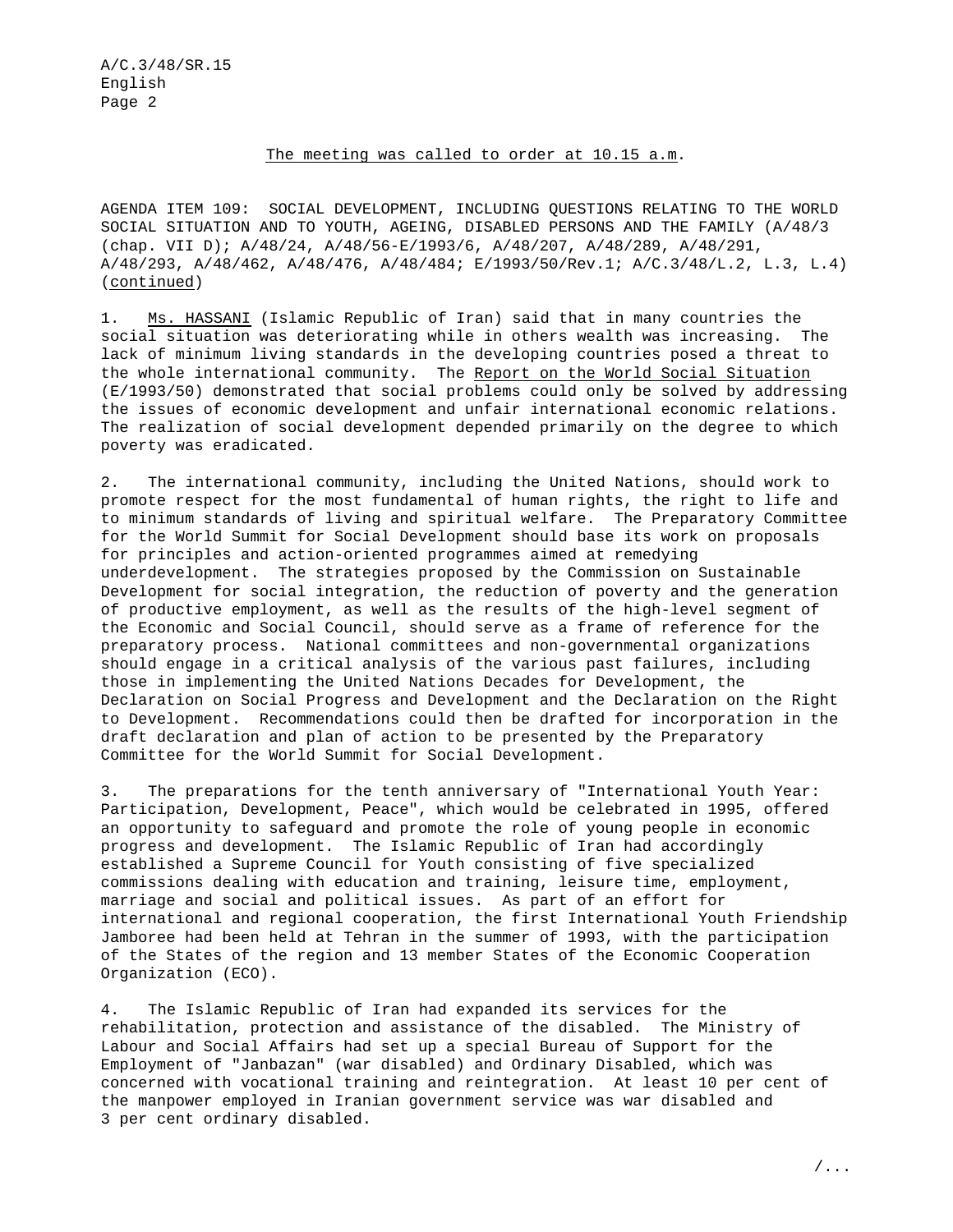## (Ms. Hassani, Islamic Republic of Iran)

5. The United Nations Decade of Disabled Persons had made the international community aware of the needs and problems of the disabled. As part of their national development programmes, countries had begun to take steps to improve the position of the disabled, ensure their full participation in society and promote equality of opportunity.

6. She stressed the importance of the International Year of the Family, to be held in 1994, for solving problems concerning the family. The outcomes and recommendations of the four preparatory meetings, held in Tunisia, China, Malta and Colombia, should help in that, as should the International Conference on Population and Development, to be held in Cairo in 1994, and the World Conference on Women, planned for 1995. In the belief that population growth was the most important factor in social and economic backwardness and increased poverty, and that protection of the environment, economic development and control of population growth were key elements in promoting better living standards at the national, regional and international levels, the Islamic Republic of Iran had organized a regional conference on family planning at Tehran, on 11 September 1993, the results of which would be submitted to the International Conference on Population.

7. In regard to ageing, she proposed that the problems of the elderly should be approached through educational programmes at universities and campaigns in the media. Young people should be made aware of the problem, funds should be invested in cultural activities for the elderly, the activities of organizations working with the elderly should be coordinated and integrated and the elderly should receive financial support and social services. The establishment of communication at the international level among organizations concerned with questions of ageing, the promotion of cooperation among experts, the development of scientific associations, and conferences and seminars at local and international levels, would help to improve the lot of the elderly. Her delegation stressed the importance in that connection of the Proclamation on Ageing. She believed that poverty could be overcome and the social situation improved through global mobilization, popular participation and political commitment. She hoped that the World Summit for Social Development would act as a catalyst.

8. Ms. VISANU (Romania) welcomed the United Nations continuing interest in social questions even as it was engaged in reform and restructuring. As she saw it, the restructuring process would have limited impact on the issues of social development and social equity. To lay the basis for sustained social development, not only would the Third Committee and other United Nations bodies have to gird themselves for the task and Governments take action at the national level, but above all, there would need to be a kind of psychological conversion on a global scale that could only come about through education. She stressed that, though she was far from underestimating the importance of the other factors, it was necessary first of all to raise world-wide public awareness of the needs of the disadvantaged, with education as the first step in planning ahead.

9. Although there was no short-term solution to social problems, the efforts made in the field of education were beginning to bear fruit. Fundamental values were moving forward: social justice, the emancipation of women, training for young people that guaranteed them full employment, family values, and concern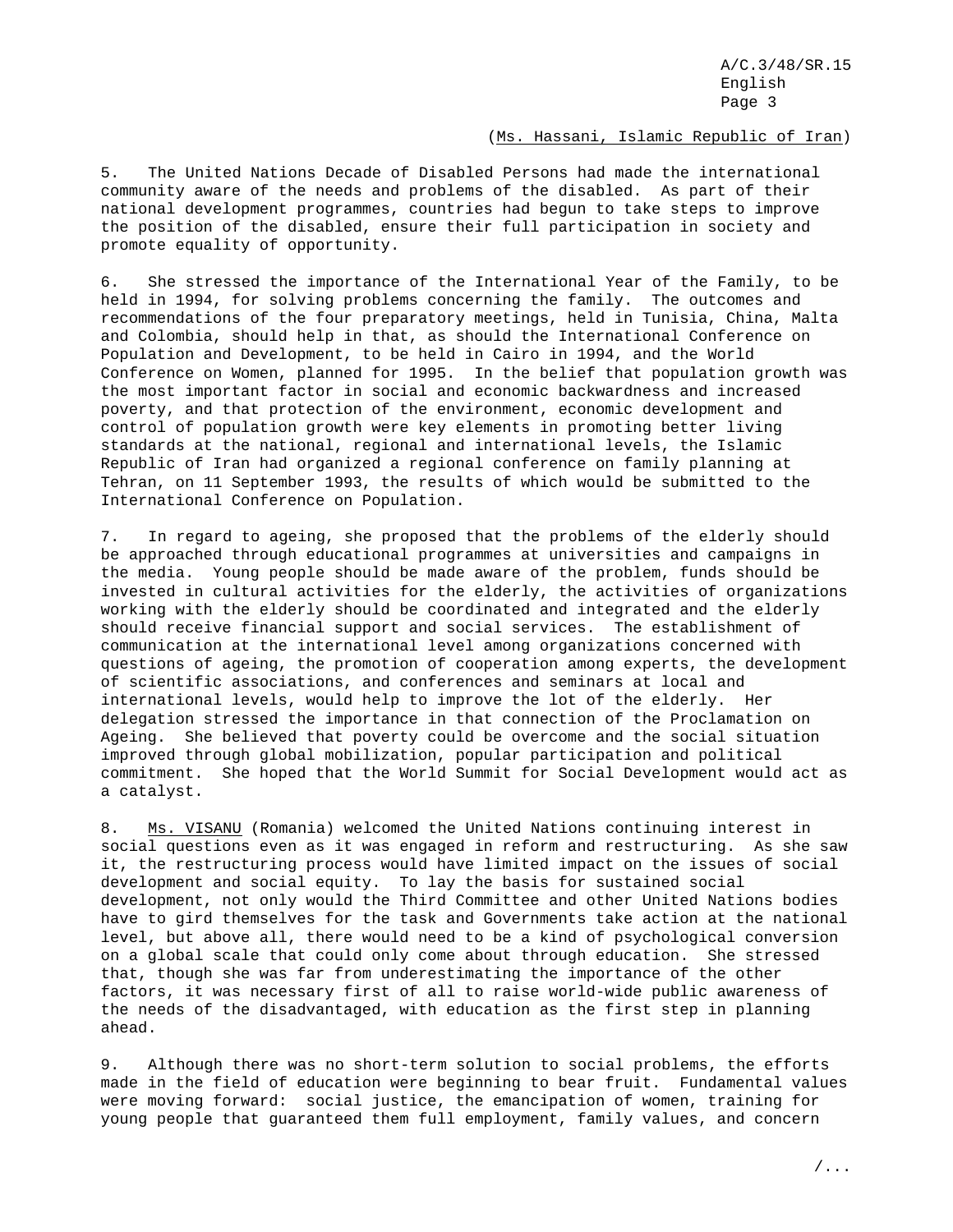(Ms. Visanu, Romania)

for the elderly. In a national context marked by social problems, for the most part inherited from the former totalitarian regime, her delegation stressed the important role of education in enhancing social integration, particularly of disadvantaged and marginalized groups. Education was the bridge between an outstanding past achievement, the World Summit for Children, held in New York in 1990, and one that was to come, the World Summit for Social Development which, together with the International Year of the Family to be celebrated in 1994, would constitute one of Romania's prime goals.

10. Her delegation believed that poverty and social exclusion were problems whose severity made them a threat to democratic principles and values. She questioned the tendency to evaluate the political determination of the young democracies of Central and Eastern Europe to promote the mechanisms of the market economy in their countries by the magnitude of the social costs entailed by the reform process. The Romanian Government recognized that its determination to limit the social cost of those reforms was compounding the country's difficulties. The future would tell whether it was right to be concerned about the social consequences of its programmes of political and economic reform.

11. Mr. AGGREY (Ghana) recalled that in 1969 the United Nations had adopted the Declaration on Social Progress and Development, spelling out activities and programmes aimed at solving the most pressing social problems afflicting all countries irrespective of their level of development.

12. Various factors, (acute poverty, drought, food insecurity, environmental degradation, social strife, harsh structural adjustment measures, falling commodity prices and rising external debt) hampered the developing countries' ability to tackle those problems. Caught in a vicious circle, they had to borrow to finance their education, health and sanitation policies while a large amount of their paltry earnings were siphoned off to service their debts. That socio-economic insecurity created social tension and fostered intolerance and communal strife which, when they spilled over national borders, threatened international peace and security. In the end, human beings, far from benefiting from economic development, were victims of the social strife that resulted.

13. In view of its belief that economic growth should not be at the expense of social development and equity, his delegation had welcomed with satisfaction the Vienna Declaration, particularly its article 10, reaffirming the right to development as a universal and inalienable right and an integral part of fundamental human rights. It hoped that the international community would agree to alleviate the debt burden of the developing countries so that they would be able to free the resources needed to pursue their socio-economic and cultural goals.

14. The Organization had been entrusted under the Charter with the task of promoting social progress and better standards of life in larger freedom. In that respect, his delegation believed in an integrated approach to development where social and human development concerns were placed at the centre, and he welcomed the proposal to convene a World Summit on Social Development in Denmark in 1995 on the three major issues set forth in General Assembly resolution 47/92, namely, alleviation of poverty, expansion of productive employment and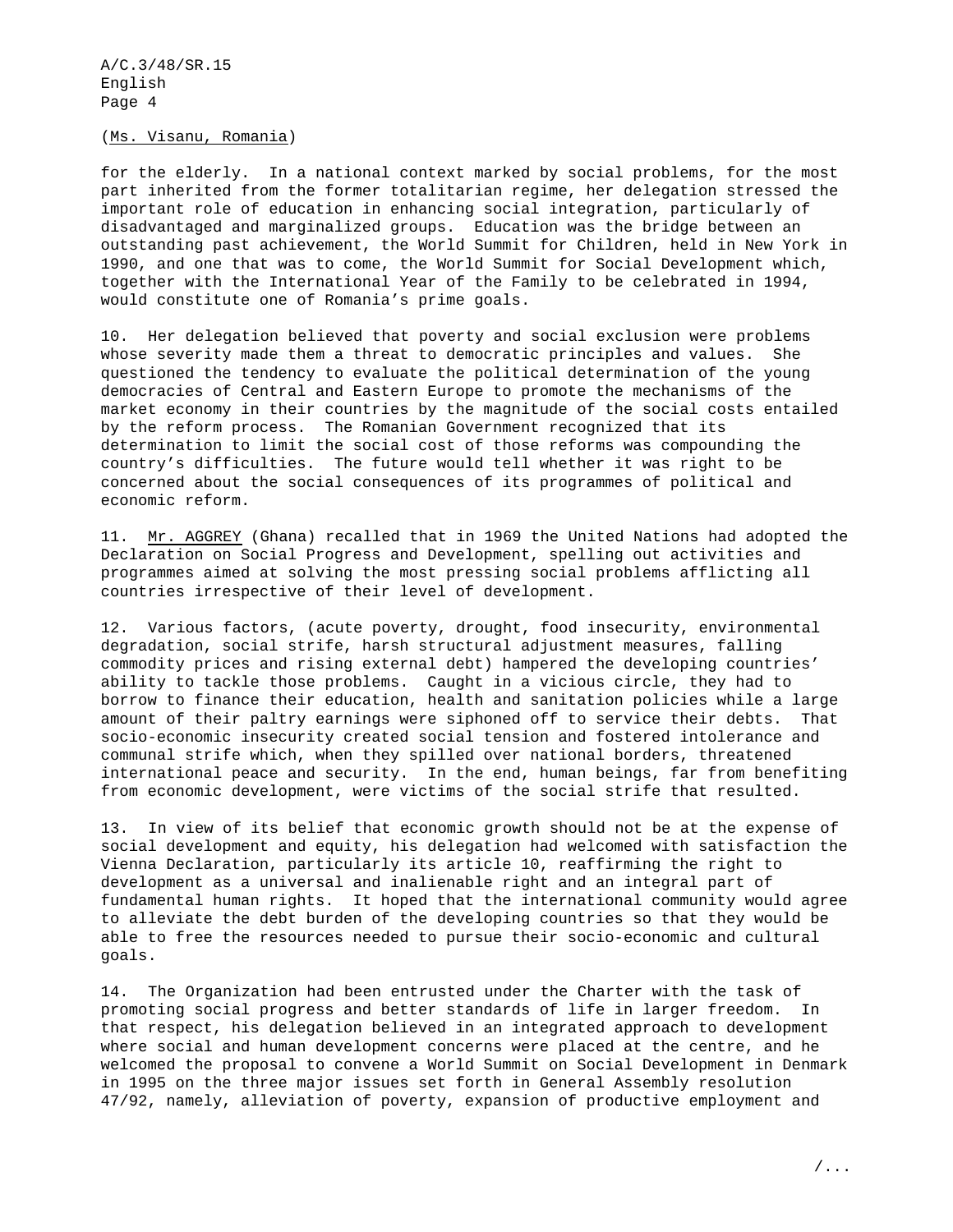(Mr. Aggrey, Ghana)

social integration. His delegation believed that national efforts, fortified by international cooperation, would advance the cause of social progress which had hitherto been regarded only as a byproduct of economic growth.

15. The Secretary-General, in his report on policies and programmes involving youth (A/47/349), had listed some of the problems faced by today's youth (unemployment and underemployment, teenage pregnancies, high rate of school drop-outs, drug and alcohol abuse, malnutrition and other threats to their health and well being). The logical conclusion was that the objectives of the International Youth Year were far from realization, and that the Organization therefore needed to revitalize its programmes for youth.

16. Ghana, for its part, had fashioned out programmes to inculcate in youth the virtues of love and dedication to duty, to create awareness in them about social evils that hampered their well being and to keep them as committed participants in the overall development effort of the country. His delegation hoped that the tenth anniversary of the International Youth Year would offer an opportunity to develop action-oriented programmes towards the year 2000 and beyond, and thus to finally achieve the objectives and meet the new needs of youth.

17. Since older people did not tend to threaten society, ageing was not usually perceived as a priority issue demanding international action, and policies and programmes in that area were woefully limited. In Ghana, ageing was not regarded merely as the last stage in the process of dying. Thanks to the solidarity that characterized the extended family system, the aged were guaranteed pride of place in society as repositories of wisdom and knowledge and as the fulcrum of social equilibrium. It was in that light that his delegation appreciated General Assembly resolution 47/5, proclaiming 1999 as the International Year of Older Persons, in recognition of humanity's demographic coming of age and the promise it held for maturing attitudes and capabilities in social, economic, cultural and spiritual undertakings to achieve global peace and development.

18. On the issue of disabled persons, his delegation was saddened by the fact that over 500 million people all over the world were disabled, that 80 per cent of them lived in developing countries, that only 1 per cent of that group had access to basic health care and, what was worse, that about two thirds of the afflicted were women and children. It was to be hoped that the four plenary meetings of the General Assembly devoted to marking the conclusion of the United Nations Decade of Disabled Persons would have raised awareness aimed at prevention, rehabilitation and equality of opportunities for the disabled. Ghana hoped that the question would be placed on the agenda of the 1994 International Conference on Population and Development as well as on the agenda of the 1995 World Summit for Social Development.

19. His delegation noted with satisfaction the arrangements that had been made for the International Year of the Family (1994), an initiative that was all the more commendable because the family was the foundation block on which society was built, formed the basis of all societal arrangements, and contributed to stability and development in the civil polity.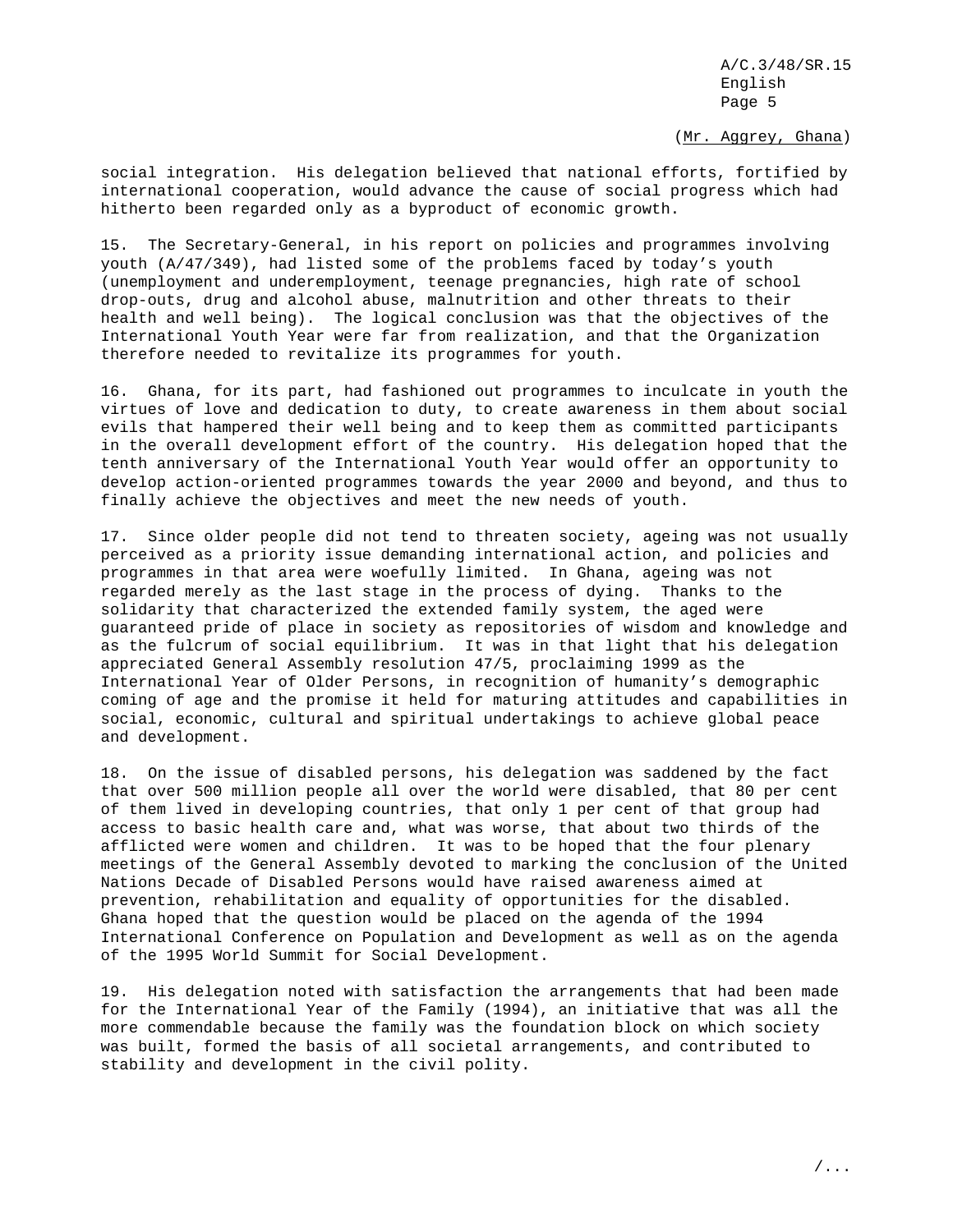(Mr. Aggrey, Ghana)

20. In conclusion, he stressed that no matter how laudable national efforts might be, they would not achieve much without the support of the international community and the abiding weight of the United Nations.

21. Mr. WAN JUNAIDI Tuanku Jaafar (Malaysia) reviewed the mandate of the United Nations in the area of social development and stressed that social development, which involved considerable investment in human resources, physical infrastructure and natural resources, thrived best in an atmosphere which stimulated sustained and rapid economic growth. It could be enhanced by suitable policies. The development of any country depended on the productivity and quality of its population. Hence the importance of the family, which was the basic institution of society. The family institution would have to be strengthened in order to make it possible to address emerging social problems such as drug addiction, juvenile delinquency, alcoholism, child neglect and abuse, destitution and vagrancy. In the increasingly borderless world, the external environment played an equally important role.

22. Social development was intrinsically linked to the eradication of poverty, which still affected 1.3 billion people. Malnutrition, unemployment, violence and threats to the environment were still among the challenges confronting the international community. In the rich nations, a moral crisis was undermining the very fabric of society. The International Conference on Population and Development, to be held in Cairo in 1994, would provide useful input for the World Summit for Social Development. Malaysia was prepared to participate in the Cairo Conference, as well as in the preparatory process for the World Summit.

23. Malaysia fully endorsed the Final Declaration of the Vienna World Conference on Human Rights, particularly the provisions regarding the rights of the child and the disabled. The Government of Malaysia had taken measures to protect children from all forms of maltreatment, neglect, sexual exploitation and abuse, as well as from the trafficking in and use of narcotic and psychotropic substances, and to guarantee the education and development of orphans.

24. A country's youth were its main asset. The world's youth population was declining as a percentage of total population, and it was essential to provide youth with all the necessary conditions to ensure their future and enable them to make a useful contribution to development.

25. The Government of Malaysia had accepted the proclamation on the participation of the disabled adopted by the United Nations Economic and Social Commission for Asia and the Pacific. During the United Nations Decade of Disabled Persons, his Government had taken many steps to improve the quality of life of disabled persons.

26. The recommendations of the World Assembly on Ageing, held in Vienna in 1982, were particularly important because the proportion of elderly in the population was increasing rapidly, especially in the developing world. The elderly could be useful to society, but society must protect those who needed assistance. The Government of Malaysia was committed to strengthening the family system with a view to creating a caring society. His delegation therefore welcomed the proclamation of 1994 as the International Year of the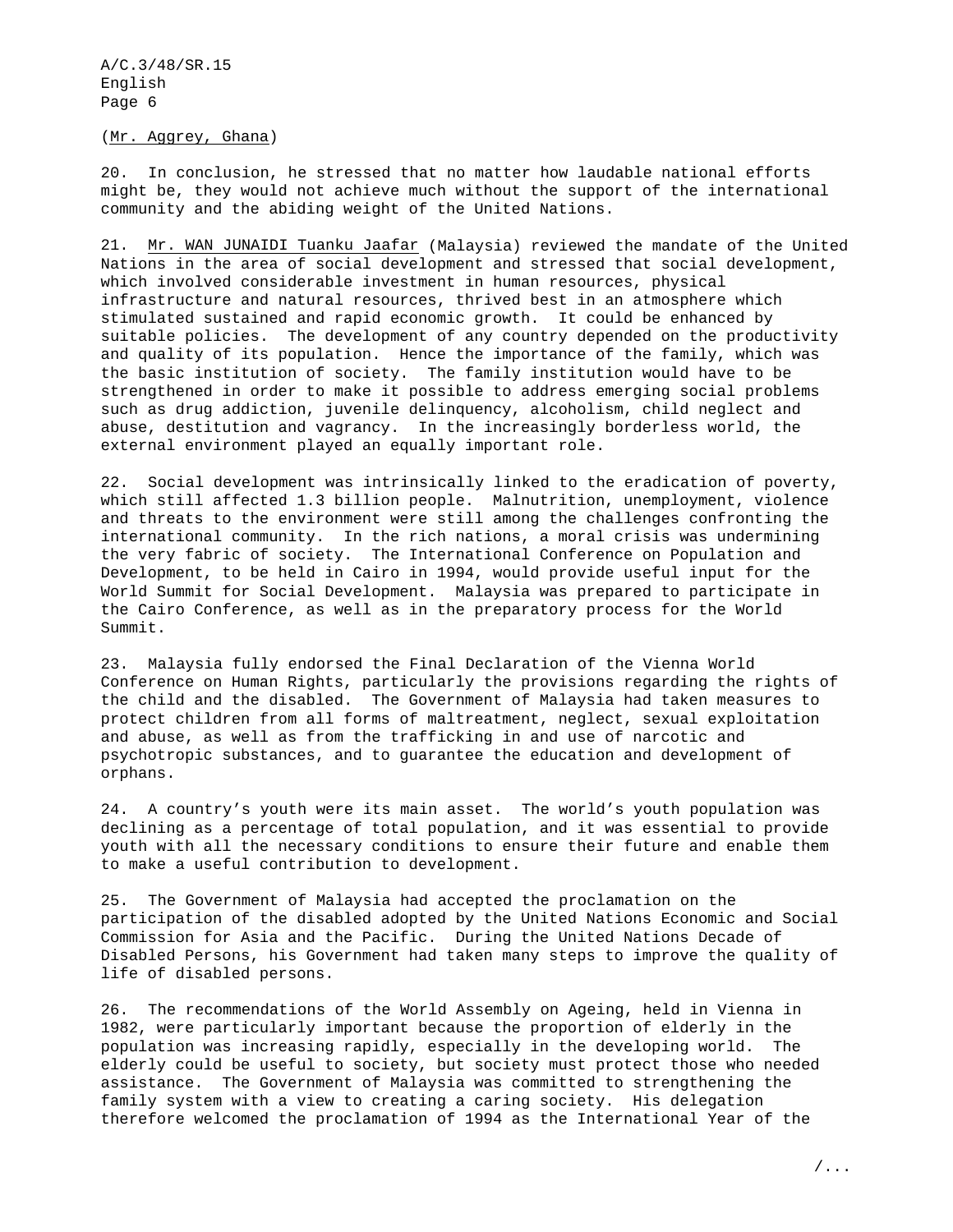# (Mr. Wan Junaidi Tuanku Jaafar, Malaysia)

Family and hoped that the recommendations contained in the report of the Secretary-General on the issue (A/48/293) would be implemented.

27. Mr. HOOGERWERF (Netherlands), speaking as a representative of the young people in his country, put forward three propositions. First, in order to make the celebration of the tenth anniversary of the International Youth Year in 1995 really serve to enhance the position of young people, the draft world youth programme of action towards the year 2000 and beyond must emphasize structural measures. Secondly, the United Nations, the specialized agencies and Member States must give more prominence in their activities to the norms and values which formed the starting-point of the various United Nations conventions. Thirdly, education, the chief area of youth policy, must teach norms and values based on the principle of pluralism.

28. The International Youth Year was supposed to promote a special youth policy focusing on education and employment. Yet the assessment made in 1992 by the Secretary-General (A/47/349) and in the Report on the World Social Situation 1993 (E/1993/50) made one wonder if there was really cause for celebrating the tenth anniversary of the Year: primary education had become less accessible to children in the least developed countries, in many areas girls were still at a disadvantage compared to boys, and unemployment among young people was growing because of the world-wide economic recession, while drug and alcohol abuse and criminality were taking an increasing toll among them. The good intentions of the United Nations had not yet been translated into concrete action programmes developing the three basic themes of the International Youth Year, participation, development and peace, and there was the danger that the Year would arouse only a passing interest unless the celebrations to mark the fiftieth anniversary of the United Nations gave sufficient attention to youth policy. It was also a cause for concern that young people were still treated as a group apart rather than being integrated into social policy as agents and beneficiaries, and that they were not always involved in decision-making.

29. To avoid further deterioration of the situation of young people, new policy, in particular the draft world youth programme of action, must be based on an assessment of past policy.

30. The norms and values which formed the starting-point of the various United Nations conventions must be integrated into the activities of the United Nations, the specialized agencies and Member States in order to prompt new initiatives on behalf of young people. Norms and values were passed down from one generation to the next by the family and the school, but young people were also influenced by the mass media and leisure activities. There was always a discrepancy between their values and those of the previous generation, everywhere in the world. They might choose to conform to the old norms and values or to rebel against them, but apathy was the most common reaction in the Netherlands and perhaps in the rest of Europe and in the United States as well. The young justified their attitude by the inability of the current generation of politicians to deal with the economic recession, the threat to the environment and the post-cold-war ideological vacuum. Apathy, far removed from the ideals of solidarity, was, however, not universal, and many young people wished to be participants, as evidenced in a document on the contribution of non-governmental youth organizations to the International Commission on Education for the Twenty-First Century.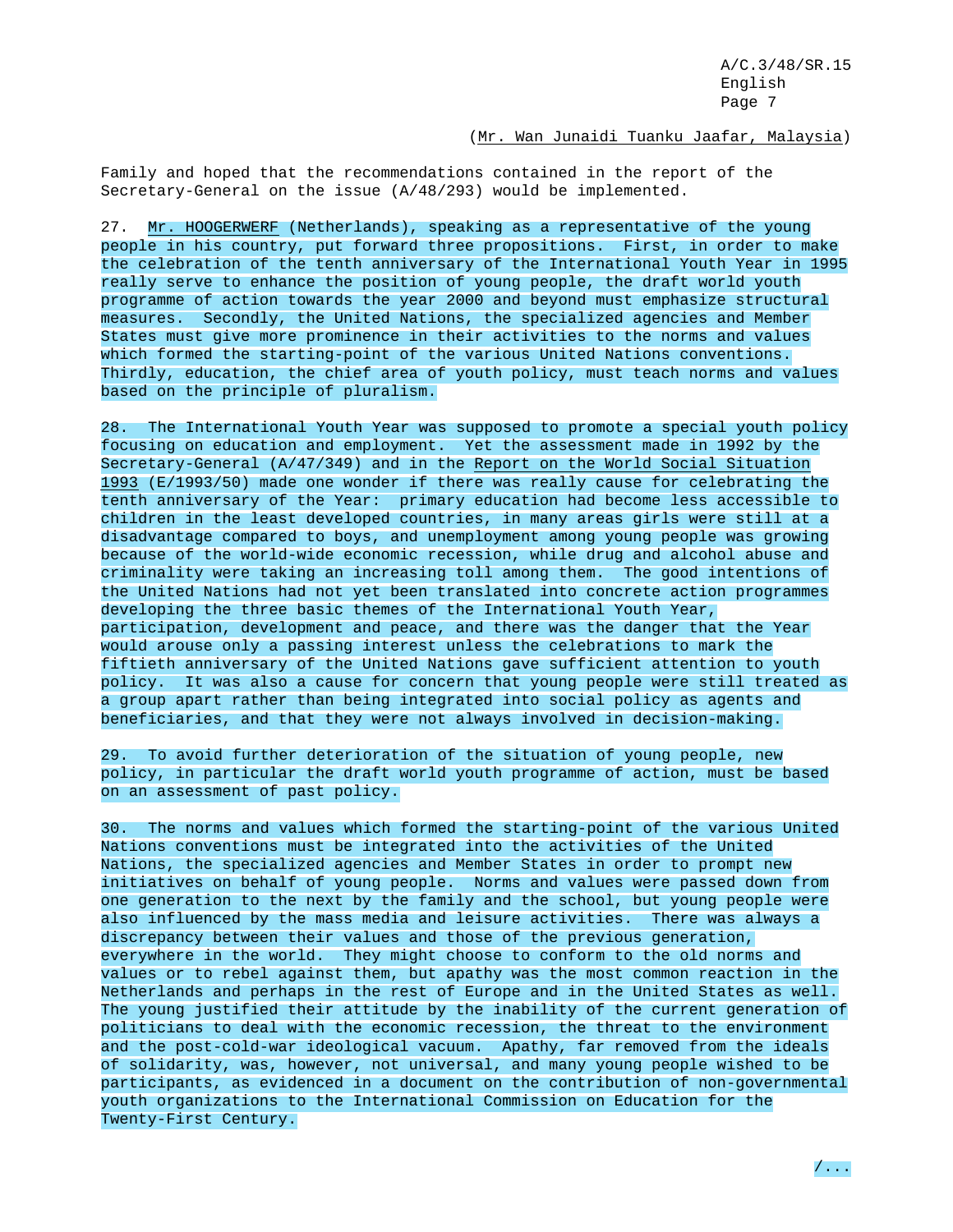## (Mr. Hoogerwerf, Netherlands)

31. Education must not be used to impose a single ideology on the young generation but must be based on pluralism, which was the interaction between cultures and generations. From that a new universal set of norms and values could emerge, based on human rights and the rights of the child.

32. If youth policy was to be effective, Member States must actively participate in the various United Nations projects without merely approving them passively.

33. Lastly, pluralism consisted of a combination of different ingredients, each of which retained its specificity while contributing to the overall flavour, as in paella, rather than of a mixture of ingredients as in a melting pot, or a combination of separate ingredients as in a salad.

34. Mr. SLABÝ (Czech Republic) observed that the liberalization of the economy and the abandonment of a paternalistic State egalitarianism in his country had produced fundamental social change: in 1991-1992, a considerable proportion of workers had changed jobs or profession. The new social policy had replaced paternalism by a system of compulsory insurance together with optional additional insurance, which was an important stabilizing factor, a system of social support focusing on those genuinely in need, and a system of social assistance aimed at combating poverty and sociopathological phenomena and protecting vulnerable groups.

35. There were 1.2 million ill, disabled, elderly or retired persons among the 10 million inhabitants of the Czech Republic. His Government strongly supported the draft resolution on Standard Rules on the Equalization of Opportunities for Persons with Disabilities (A/C.3/48/L.3), and drew attention to the framework for a long-term strategy to coordinate the implementation of initiatives and ideas that had emerged from the United Nations Decade of Disabled Persons.

36. His delegation looked forward to the proclamation of the International Year of the Family, which would be formally launched on 7 December, and welcomed the intention to hold an interregional expert group meeting in early 1995 to develop appropriate follow-up strategies. In view especially of the great change in family-State relations, the Czech Republic attached much importance to the International Year and had set up a National Coordination Council for its activities, which would include specific action to assist families, as well as a more general programme in the areas of legislation, research and education.

37. As a result of the flourishing of democracy, the whole health and social welfare system of the Czech Republic had been restructured: it no longer reflected any social ideology and was action-oriented, down-to-earth and adapted to the current stage of economic transformation. The restructuring had gone hand-in-hand with other measures, such as changes in the areas of taxation and unemployment, and legislative reforms.

38. The Czech Republic was strongly committed to social development and to the principle of full participation by all. It felt bound by commitments adopted by the former Czechoslovakia in all fields, including social policies.

39. Aware of the need to promote international consultations on the social situation, the former Czechoslovakia had supported the idea of convening the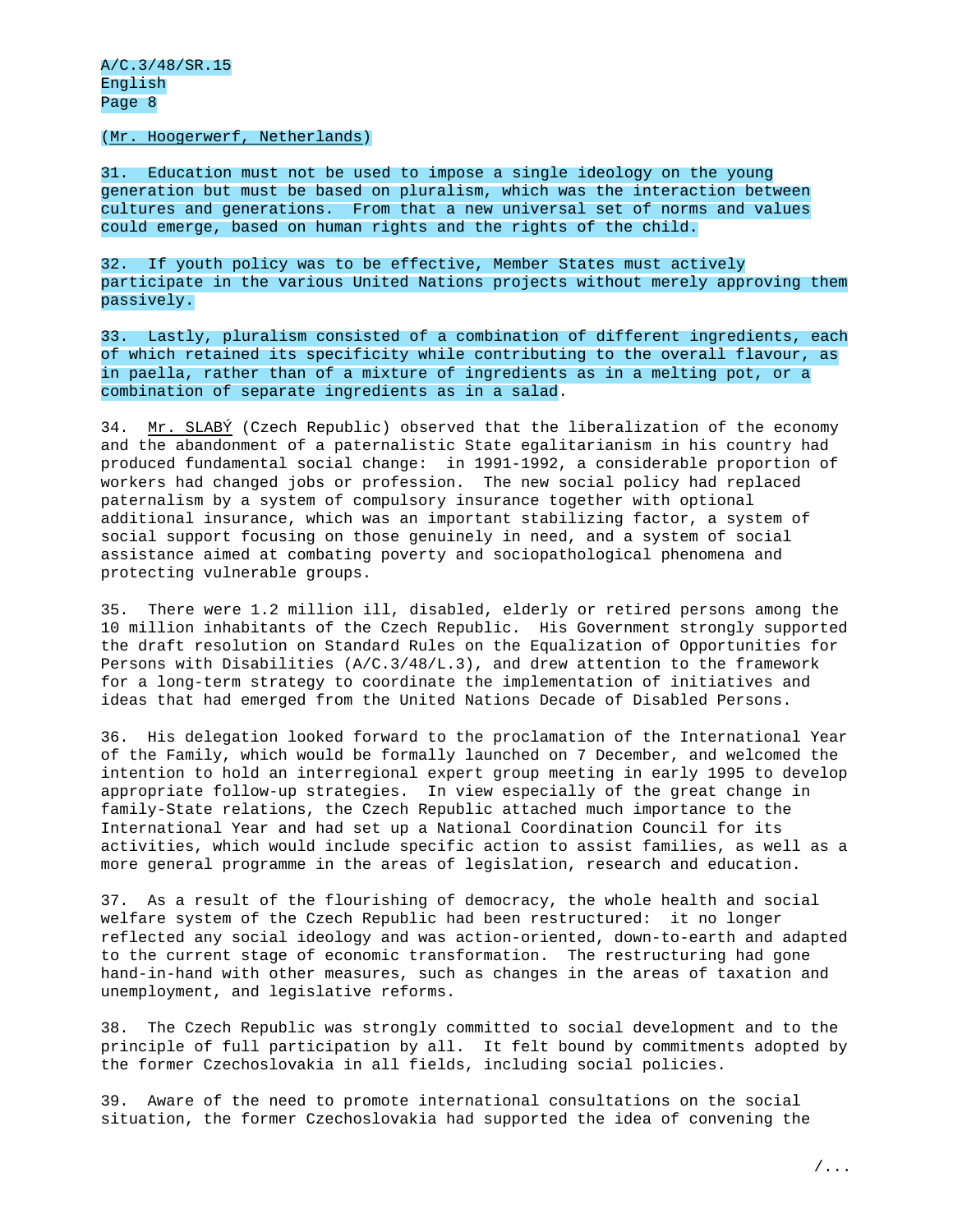(Mr. Slabý, Czech Republic)

World Summit for Social Development. His Government intended to participate fully both in the preparations and in the Summit itself, but believed that the Summit could not address every single area of social policy. It should concentrate on identifying priorities, and on improving the United Nations capacity to deliver its social programmes. It should lead to agreements that would be likely to reduce poverty, develop productive employment and enhance social integration. The task would not be an easy one, despite the first steps made by the Preparatory Committee.

40. The transfer from Vienna to New York of the secretariat services relating to social development ought to help integrate the two interrelated aspects of development - economic development and social development - and the social development issues should be handled by a single, autonomous unit, which could perhaps be named the Division for Social Development.

41. Ms. POORT (Denmark), speaking as a representative of Danish youth, said that she would like to recall the "dream" which Martin Luther King had spoken of 30 years earlier: a dream of democracy and human rights which, for Martin Luther King, had not remained a mere vision but had been translated into action.

42. Many things had changed since then, but children and young people were still too often left out of the democratic decision-making process. The world needed young people who dared both to dream and to assume responsibility for the future of all. The world should thus give them space to dream and to act, and it should ensure their education, without which their participation in the decision-making process would not be meaningful. Unfortunately only four Member States out of 184 accorded enough priority to the future generation of decision-makers to include youth representatives in their delegations to the United Nations General Assembly. Being excluded made young people passive and indifferent and diminished their confidence in the formal decision-making process; many reacted by turning to violence or crime.

43. The democratic ideal was not simply a national concern. The United Nations needed to promote youth exchange programmes. Cross-cultural contact and mutual understanding would promote peace, out of which democracy would grow.

44. Government action was no longer sufficient: the private and voluntary sectors - of which youth organizations were an important part - must participate in the elaboration of United Nations policies. In addition, the Organization should review its policies regarding non-governmental organizations and be more open to the many local, national, regional and international organizations whose vitality had been revealed at the Rio Conference; at the same time, it should periodically review those non-governmental organizations having consultative status with the Economic and Social Council to see if they still met the conditions for that status. A more open policy towards non-governmental organizations would help to establish a link between decision-makers in New York and the people of the world, who might otherwise fail to understand the decisions made and react against them.

45. The dream was that some day all States would respect human rights and fundamental freedoms, a commitment they had reaffirmed at the World Conference on Human Rights, held in Vienna in 1993. She welcomed the fact that the 1990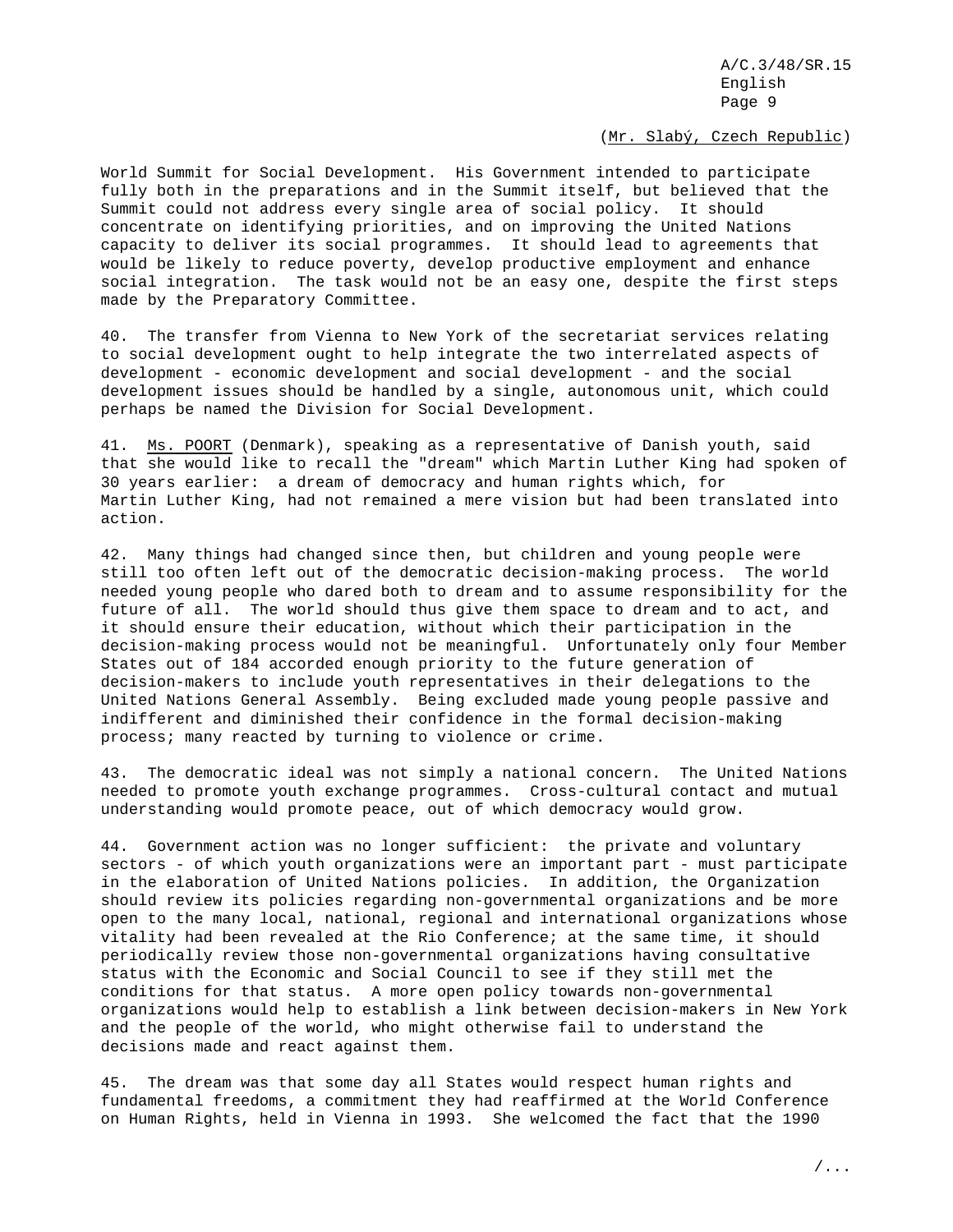(Ms. Poort, Denmark)

Convention on the Rights of the Child, which was one of the most important instruments ever produced by the United Nations, had been ratified so rapidly by 154 Member States out of 184. She hoped that all States would have ratified it by 1995, the tenth anniversary of the International Year of the Child. Unfortunately, some Member States had yet to submit their reports and there was a question whether the Convention had really changed the reality for children. Denmark had amended its legislation in accordance with the Convention, in particular with regard to the treatment of juvenile delinquents. In many parts of the world, however, the Convention was still far from respected: in that connection, she cited the examples of street children and children exploited as labour or as soldiers. Abused children would become crippled adults.

46. Children were a separate category of persons and, as such, had their own rights. It was not enough to proclaim those rights; action must be taken to ensure that they were respected. Too often, UNICEF efforts had been hindered by a lack of political will and of respect for human rights.

47. According to UNICEF statistics, during the past decade alone, as a result of war, 1.5 million children had been killed, 4 million had been disabled and 12 million had been left homeless. Who should care for those survivors, if not the United Nations and, consequently, its Member States? Would it be possible to realize the dream of a world where the United Nations could establish and maintain a peace that ensured the future of children and youth?

48. Young people did not cause war, but were among its main victims. It was up to the decision-makers of the present to set aside animosity so that ethnic conflicts would not be passed on to the next generation. That might not be enough to stop all wars, but action on several fronts could be taken to make things better for youth: just a fraction of the money currently spent on weapons could be used constructively; relief could be given to those countries whose debt burden deprived them of resources to invest in youth (and also deepened the gap between North and South); the industrialized countries could lift the trade restrictions they had imposed, which, according to the Human Development Report 1992, resulted in a loss of \$500 billion a year to the developing countries, while the latter received only \$50 billion in aid. Aid was still necessary, however, to ensure education in the developing countries until they could profit fully from a free trade market. It was a long-term process, but there was no other solution.

49. The tenth anniversary of the International Year of the Child would be observed in only two years. Substantive initiatives had to be launched immediately or that anniversary would be merely an occasion for the elaboration of visionary plans of action for the year 2000, which would most likely remain just words on paper. The United Nations needed to take stock of what had been accomplished since 1985 and consider what place had been given to young people in all the United Nations declarations and conventions. The observance in 1995 of the tenth anniversary of the International Year of the Child provide Member States with an excellent opportunity to include youth representatives in their delegations to the fiftieth session of the General Assembly, so that their voices could be heard just like those of their elders. It would also be appropriate to establish in 1995 a forum of non-governmental youth organizations. That would be the best way to promote democracy and observe the Organization's fiftieth anniversary.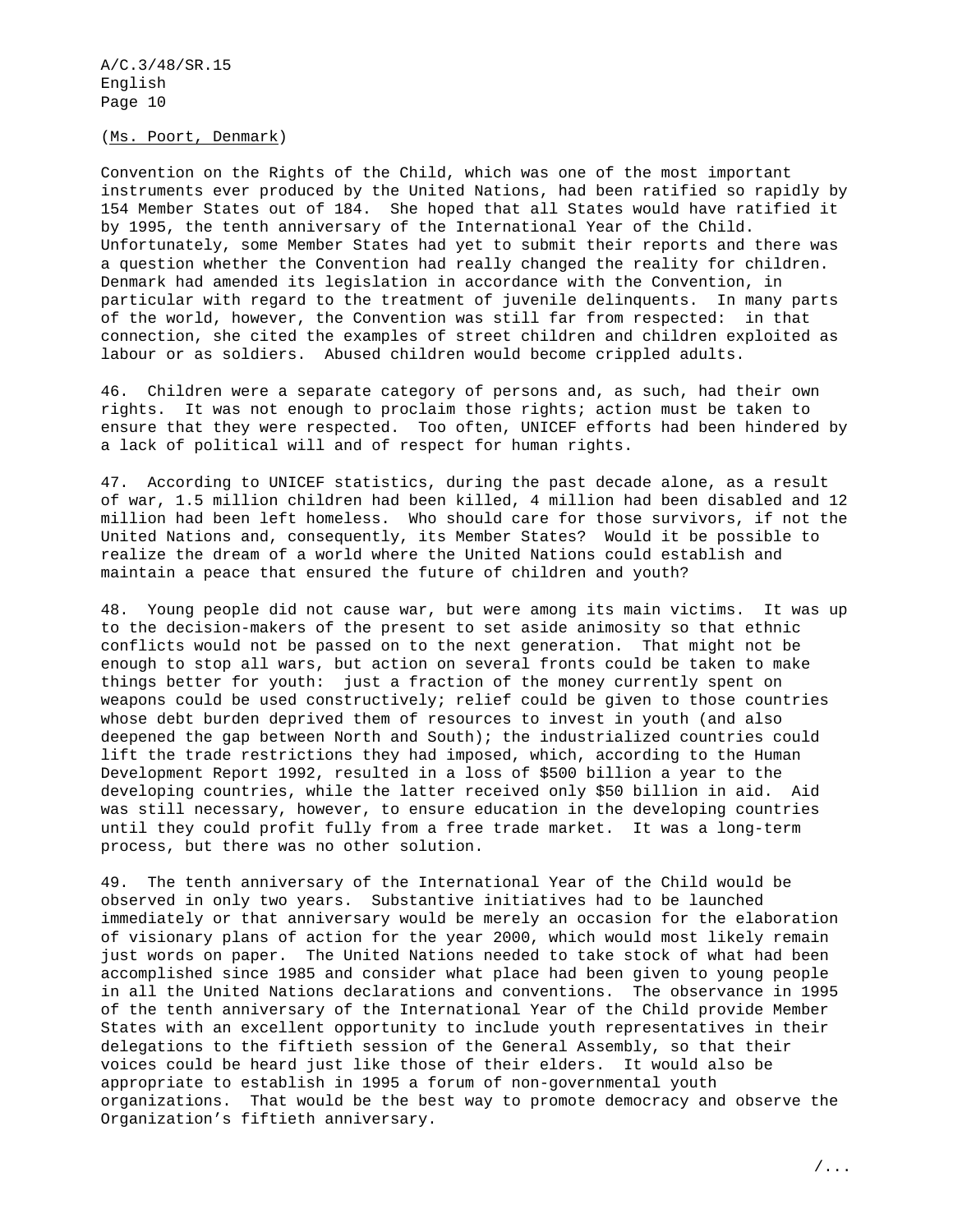(Ms. Poort, Denmark)

50. The United Nations was on the agenda among young people in Denmark, where a United Nations week had been organized to increase understanding of the need for global cooperation and to encourage a critical evaluation of the current United Nations system.

51. If only young people were given the chance to participate in decision-making at the local, national and global levels, they would be happy to assume responsibility and demonstrate their commitment.

52. Mr. ALMANA (Qatar) said that the international community's interest in social development questions had steadily increased since the United Nations had first considered them in 1952. That was only logical considering that ensuring security and development was in fact the single noble goal of the international community and served as a justification for its very existence.

53. Protecting society meant better protection for children, vulnerable groups, the elderly, youth, women and the disabled. It was important also to protect the family, which was the basic element of society.

54. All the resolutions adopted by the Economic and Social Council, together with the declarations, programmes, guidelines and decades dedicated to a particular aspect of social development, had not been able to prevent the deterioration of the world social situation. It had been recognized that the policies followed thus far needed to be reviewed and a proposal had therefore been made to convene a summit conference for social development; thus, the General Assembly, in its resolution 47/92, had decided to convene a World Summit for Social Development, to be held in March 1995 in Copenhagen. That major international event would give the international community another chance to focus on social development and should result in the implementation of regional programmes within the framework of a world plan of action.

55. The objectives of the Summit - the alleviation of poverty, the expansion of productive employment and the enhancement of social integration - must form the foundation of any integrated economic development plan which took account of the demands of social justice. The Summit could also provide an opportunity for all States to renew their commitment to promote sustainable development and to close, if only partially, the gap between countries, regions and peoples.

56. The decision to convene the Summit had been motivated to a large degree by the realization that to maintain a synergetic relationship between economic and social progress and progress in the area of social justice promoted equality among people. Social development was a major, if not the major, objective of every national community. However, the availability of the means to attain that objective varied according to each country's situation. The developing countries were experiencing serious problems linked to poverty, unemployment and low productivity. Recently, the market economy countries had been seriously affected by the recession and unemployment, which had had negative consequences on social well-being in those countries. Those problems had also affected countries in transition, where the slow-down of economic activity had caused a slump in real incomes and had aggravated social problems to an alarming degree.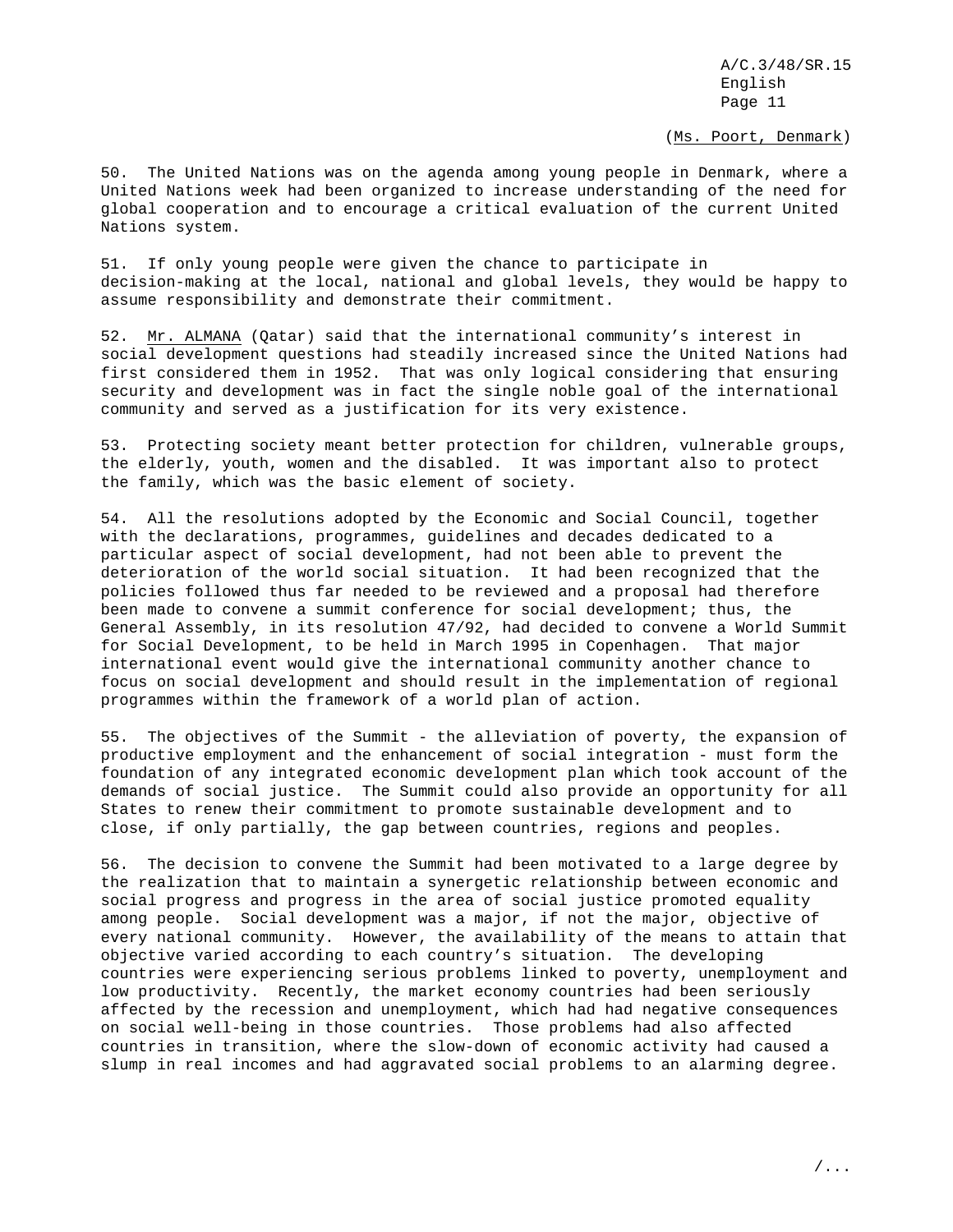## (Mr. Almana, Qatar)

57. Many countries, particularly in Africa, had had to confront natural disasters whose consequences were felt most severely by the developing countries which lacked the resources and infrastructures needed for recovery. Migratory movements linked to natural disasters, civil wars or ethnic conflicts could, considering the overpopulation of the areas in question, lead to international conflicts.

58. Poverty led to hunger, malnutrition and the disintegration of social services, which, in turn, hurt all of society. It was clear that social development could not occur without economic development. The relationship between the two might even be referred to as one of cause and effect. By adopting the Charter of the United Nations, States had committed themselves, individually and collectively, to promote "higher standards of living, full employment, and conditions of economic and social progress and development". In that connection, his country devoted all due attention to social development. Indeed, the State of Qatar provided free education at all levels, including the preschool level, and guaranteed free medical and child care, without discrimination. The State also covered all expenses related to care for the disabled and the elderly. Social development had only one objective: to promote human dignity and prosperity. Nothing undermined dignity more than poverty and hunger. The only way to eliminate them, particularly in the developing countries, was to create jobs, guarantee investments and provide the means for training, since it was true that human beings could maintain their dignity only when they fulfilled a productive role in society, and they could do that only if they had received adequate education and training.

59. Mr. KASOULIDES (Cyprus) said that the preparations for the World Summit on Social Development had already made it possible to lay the foundations for a constructive plan of action, covering all aspects of social development, including the core issues which would be addressed during the Summit (the enhancement of social integration, particularly of the more disadvantaged and marginalized groups; the alleviation and reduction of poverty; and the expansion of productive employment) and which would bring social inequalities on a global level into focus.

60. The economic difficulties experienced, to varying degrees by the developing countries, the countries in transition and the developed countries, with the accompanying extreme poverty, on the one hand, and xenophobic reactions, on the other, justified the appeal made to the international community by the General Assembly in its resolution 47/92 to take concerted action with a view to attaining a balance between economic efficiency and social justice, and rethinking the interaction between the social function of the State, market responses to social demands and the imperatives of sustainable development.

61. With respect to the developing countries, while the 1993 Report on the World Social Situation (A/48/50) left some margin of reasonable hope for the future of those with rapid and sustained economic growth, in other countries poverty had increased in both extent and intensity. Stable government was a factor that could help reverse that trend. In that regard, the action undertaken recently by the United Nations to facilitate democratic elections and provide electoral assistance should, in the long term, mitigate the results of internal strife and the breakdown of legitimate government.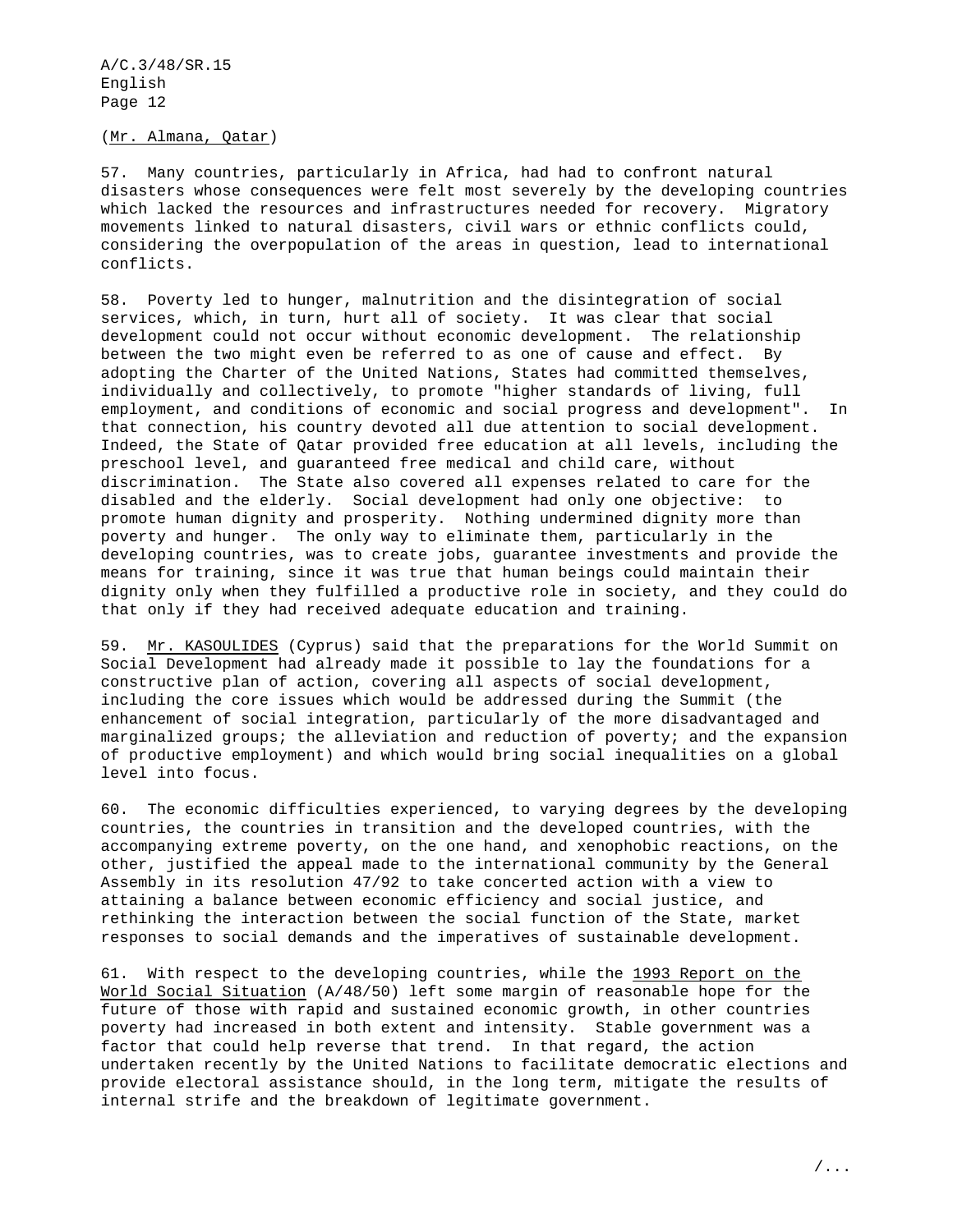(Mr. Kasoulides, Cyprus)

62. In the area of social development, it was important to focus more particularly on the situation of the most vulnerable groups, such as children and youth, the disabled and the elderly, with special emphasis on poor countries where those groups were even more marginalized. His country, which attached particular importance to enhancing the role of women in social, economic and political life, hoped that the Fourth World Conference on Women, to be held in 1995, would review existing strategies and identify the remaining inequalities so as to create equal opportunities for women in society. The current unemployment of a sizeable number of young people was also a worrisome development that needed to be addressed.

63. His country where the family was considered to be the backbone of society hoped that the observance of the International Year of the Family in 1994 would help to reinforce that institution and increase awareness of the rights and obligations of family members, particularly with regard to parental responsibilities.

64. His delegation hoped that the General Assembly would adopt by consensus the draft resolution that had been submitted to it by the Economic and Social Council on the standard rules on the equalization of opportunities for persons with disabilities (A/C.3/48/L.3). His country was currently implementing social programmes aimed at providing health care and shelter for the elderly. Population ageing was also a major issue and pragmatic policies should be adopted to utilize that sector of the population more productively and to provide more effectively for their social needs.

65. Finally, and perhaps most importantly, the international community should intensify its efforts to protect children, particularly those who were poor, exploited or delinquent. Whether they were street children or children living in a country caught up in a civil war, their plight had become so critical that it should be addressed as a matter of absolute priority. Children, who represented the future of the world, were also the most vulnerable segment of the societies that made up that world.

66. Mr. MAQUIEIRA (Chile), speaking on behalf of the Latin American States members of the Rio Group, said that the Heads of States of those countries had recently, in the capital of his country, renewed their full support for the preparations and convening of the World Summit for Social Development and reaffirmed the importance they attached to the objectives set forth in General Assembly resolution 47/92, which implied that economic and social development should be viewed as an integral part of the overall development process within the context of which the political and social stability of each country was closely linked to international peace and security.

67. The World Summit for Social Development would provide the heads of State and Government with an opportunity to analyse the three core issues defined by the General Assembly, namely, the enhancement of social integration, the alleviation and reduction of poverty, and the expansion of productive employment. In the Latin American and Caribbean region, economic development alone had not yet led to greater social justice; distribution policies, for their part, had not triggered automatic economic growth. It was therefore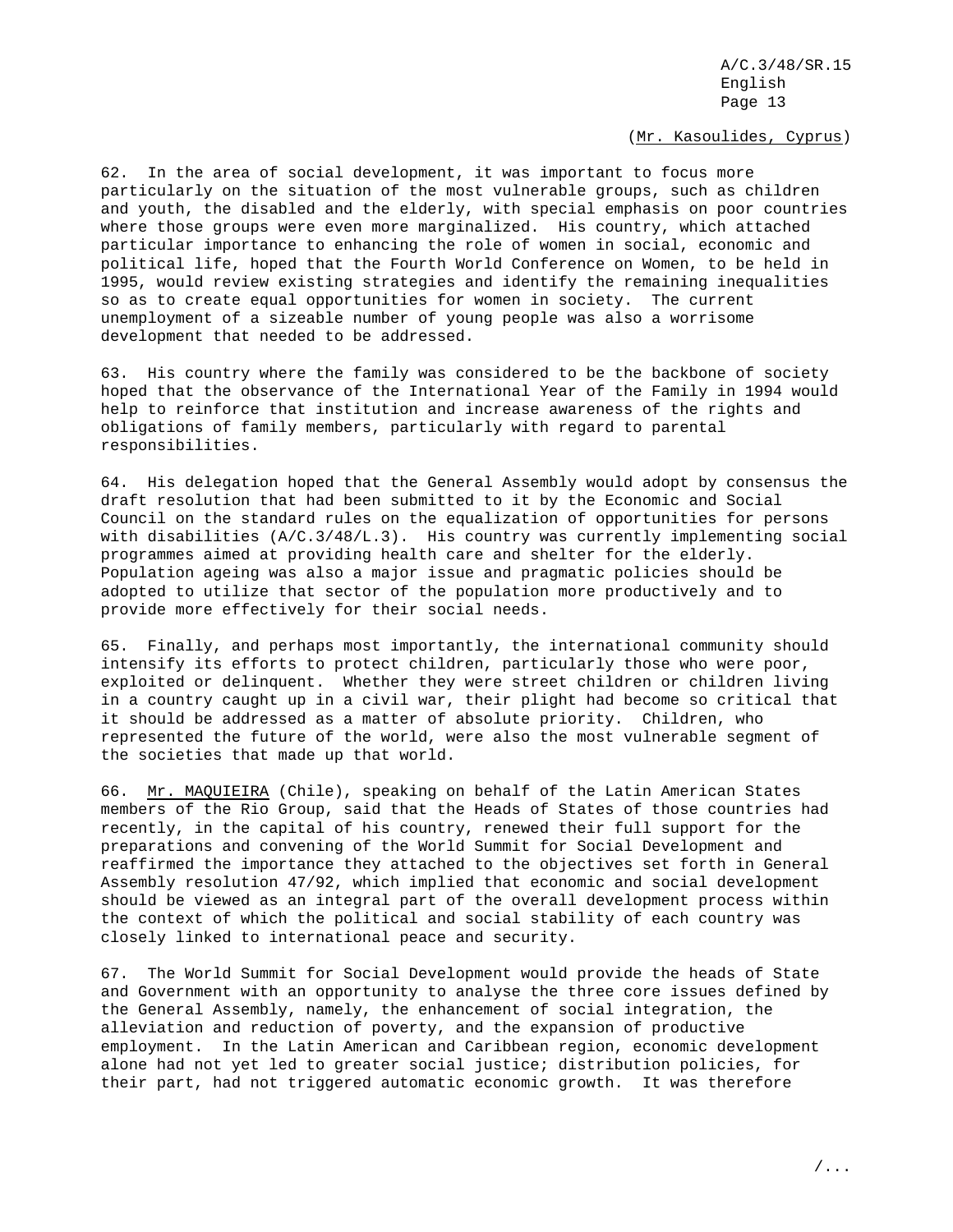## (Mr. Maquieira, Chile)

essential that priority be given to policies aimed at simultaneously eliminating poverty, promoting social integration and developing productive employment: only such policies could ensure that social welfare accompanied economic growth.

68. In that context, it was for the State to organize the fight against poverty by providing equal opportunity for the members of the most vulnerable social groups and enabling them to be included in development. Assistance policies could do no more than lessen effects of poverty, which could be eliminated only by involving the poor in productive projects and improving productivity to meet the challenge of competition. At the same time, the State should allocate sufficient resources to public services to provide access by the poor and should devise mechanisms for monitoring the effectiveness of social expenditures. Strengthening equal opportunity meant combating the marginalization, found in Latin America, for example, of major categories of the population - children, young people, old people, women, ethnic groups - by giving them the means for genuine integration into society. That was the purpose of health, nutrition and education policies and policies aimed at providing employment for young people and equal opportunity for women in the economic, political and social fields. The family must be given renewed value as the ideal framework for promoting social integration, and that integration should be based on greater participation by the individuals and groups that were the beneficiaries of social policy, which the State should decentralize.

69. As for the expansion of productive employment, the economies of the Latin American countries had to be better integrated into the world markets if the relationship between growth and competitiveness was to be made a lasting reality. It was also important to raise productivity, for job creation depended on the level and structure of growth. Investment should go hand in hand with productive and technological development policies in an effort to open up the economy and improve the labour market. Thus there was a need to define new employment policies, based on the adaptation of labour through technical training, and to resolve the problems raised by the extension of the non-structured employment sector and the need to integrate the economy of the rural areas, where most poor people lived.

70. The countries of the region knew from experience how difficult it was to reconcile development and social justice in a unilateral approach based either on the State or on the market. The magnitude of the problems to be resolved made it imperative for the State, the market and society to come together to reduce conflicts and conclude agreements that combined fairness with economic dynamism.

71. At a time when the economy and communications were becoming linked world wide, the transnational character of social phenomena such as migrations and environmental problems made it impossible to continue viewing social welfare as a national issue. On the contrary, they provided an opportunity for intensifying international and regional cooperation for social development and focusing it on the developing countries. The World Summit for Social Development should serve to bring out a common awareness and define an international framework for maintaining that awareness. It was necessary in particular to coordinate macroeconomic policies, strengthen policies on openness of markets, design financing policies and eliminate practices harmful to the environment. The Preparatory Committee for the World Summit, which would be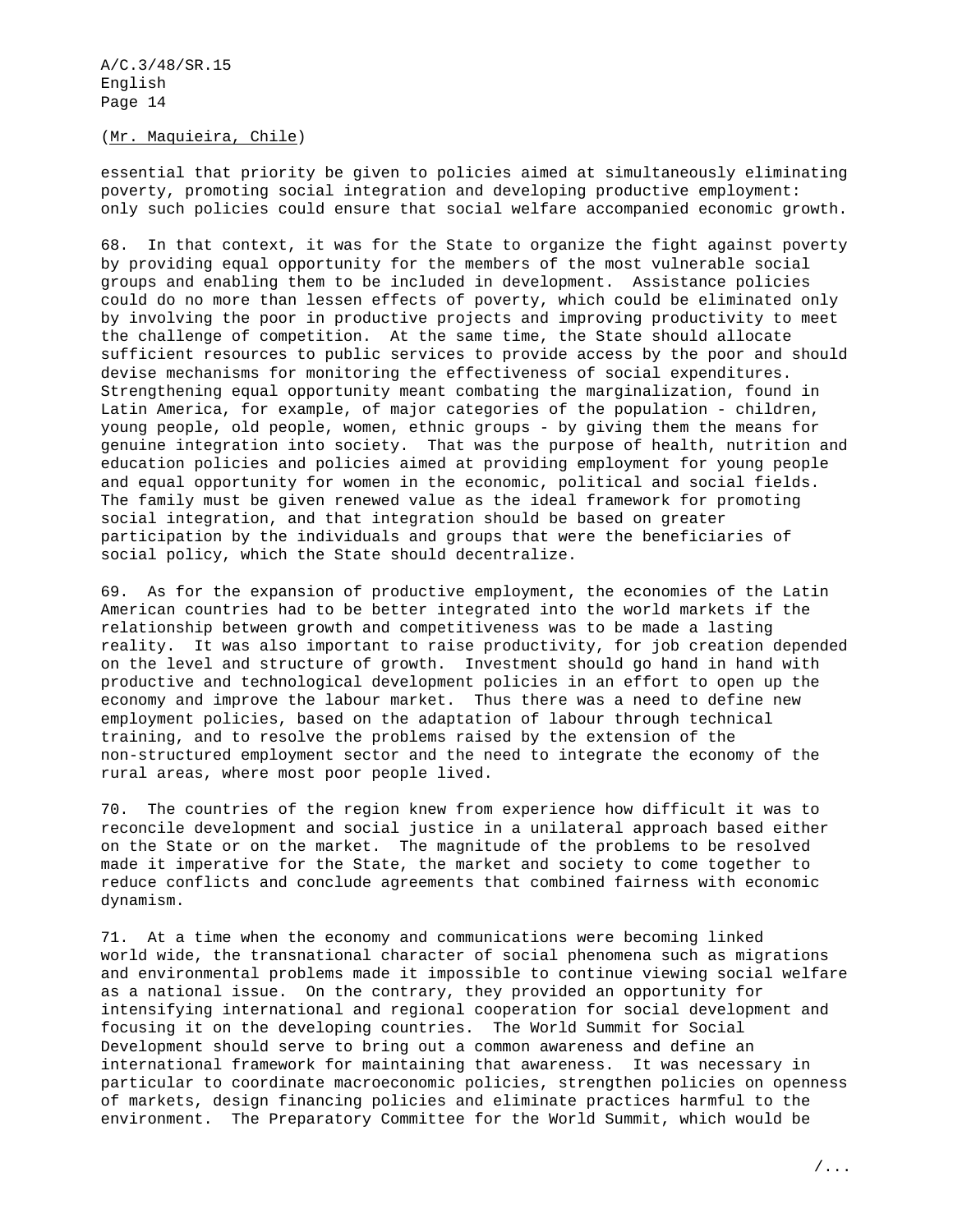# (Mr. Maquieira, Chile)

holding its first substantive session from 31 January to 11 February 1994, should begin consideration of those issues and define the agenda for the Summit and the instruments to be approved at the Summit by the heads of State or Government. The goals to be discussed at the Summit were so complex that achieving them would require all the innovation capacities of Governments, non-governmental organizations, society and technical experts. In that connection, the member countries of the Rio Group deeply appreciated the Mexican Government's having organized, at Oaxaca in September, a meeting on poverty and social development, in which about 100 experts on the above-mentioned problems had participated. Its results would certainly be of interest to the Preparatory Committee for the World Summit.

72. Ms. ASHIPALA (Namibia) said that the Secretary-General had affirmed the inextricable link between peace and social and economic development by stating, in the "Agenda for Peace": "The social stability needed for productive growth is nurtured by conditions in which people can readily express their will. For this, strong domestic institutions of participation are essential. Promoting such institutions means promoting the empowerment of the unorganized, the poor, the marginalized."

73. In most developing countries, persons with disabilities were among the poor and marginalized. Their disabilities were an impediment to social and economic participation. In document A/C.3/48/L.3, which contained the text of a draft resolution that the Economic and Social Council had recommended to the General Assembly for adoption, it was stated that the number of persons with disabilities in the world was large and growing. That was certainly true for southern Africa, a subregion that had been ravaged by wars of destabilization and liberation, leaving thousands of children orphaned or disabled. In Namibia, disabled people were found mainly in the rural areas, where armed conflict had prevailed during the colonial years. In the developing countries, some disabled women were heading families single-handedly, and their efforts were made even more difficult in countries stricken by drought.

74. It was a well-known fact that disabled women were the victims of discrimination based on both their gender and their disability. Despite their membership in national organizations, their voices were seldom heard. Thus her delegation looked forward to the participation of women with disabilities, especially disabled women in rural areas, in the World Conference on Women in 1995. They were the ones who could speak the best of their experience.

75. The Constitution of Namibia provided for protection of the rights of disabled people and the enhancement of their integration in the spheres of education, health, employment and accessibility. The Namibian Government was preparing detailed programmes for the provision of services to disabled persons. Through the Inter-Ministerial and National Coordination Committees, the National Organization of the Disabled had been advocating the equal rights of the disabled and stressing the need to integrate them into the education, health, sports and economic fields. Although some progress had been made, it had to be noted that the problem of the disabled in Namibia could not be resolved with the available human and material resources.

76. The Standard Rules on the Equalization of Opportunities for Persons with Disabilities had served as a background for a workshop organized by the Namibia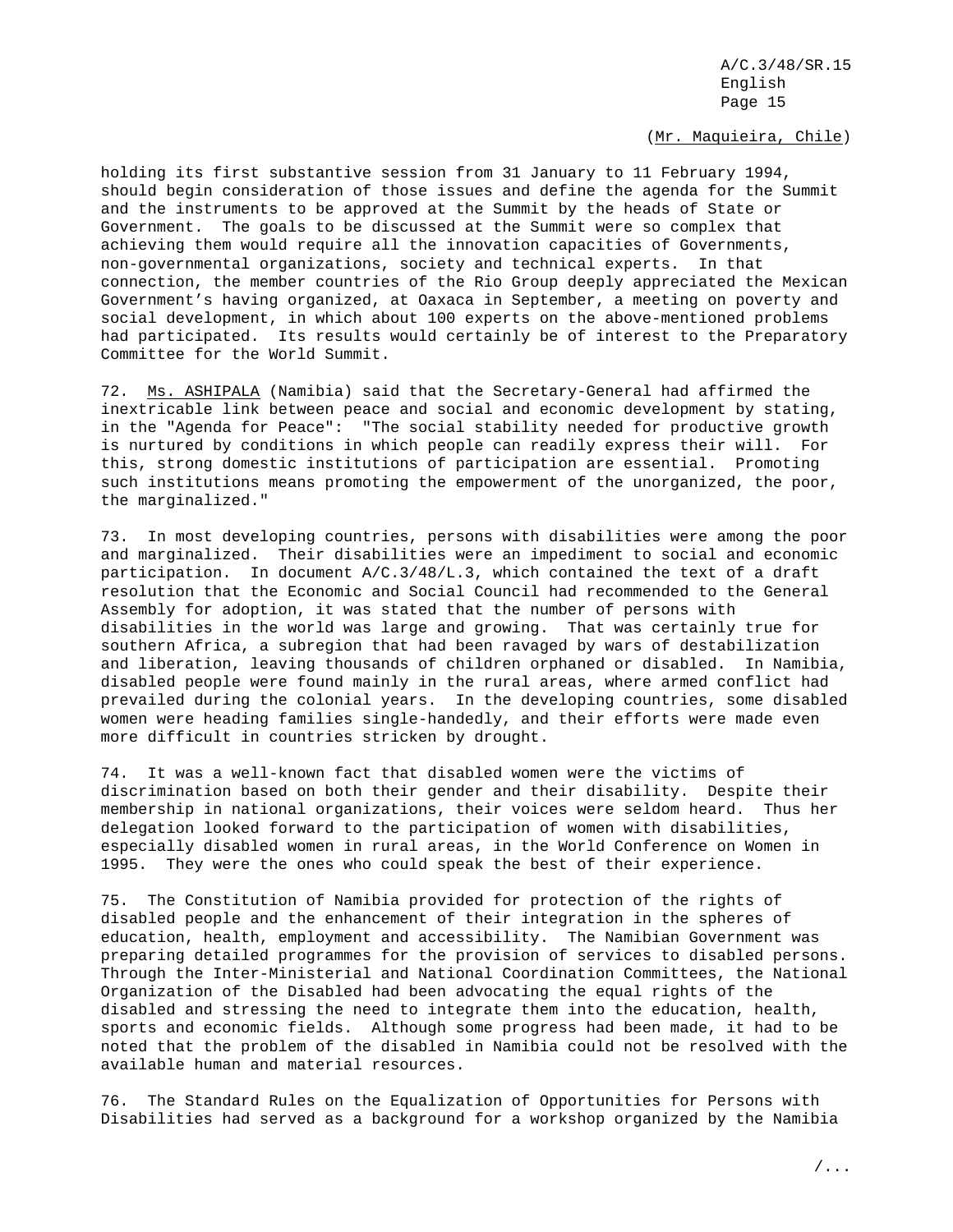## (Ms. Ashipala, Namibia)

Organization of Disabled Persons in July 1993 to consider draft legislation on disabilities in Namibia. Following the workshop, a six-member drafting committee had been established to begin preparing the draft. The drafting committee would be visiting a number of countries which already had such legislation in order to learn from their experience.

77. Namibia supported the Rules, which it believed could serve as an adequate mechanism to promote the rights of the disabled and provide the services they needed. They would herald a new form of international cooperation to alleviate the problems of the disabled, especially in the countries that had limited capacities to address those problems. For the disabled to be integrated into all spheres of society, however, societies must change their attitude towards those persons. The end of the United Nations Decade of Disabled Persons must mark the beginning of an era of inclusion. Namibia reiterated its recommendation that persons with disabilities should sit on the Panel of Eminent Persons established by the General Assembly.

78. Disabled persons in the developing countries were making strenuous efforts to redress their social condition. To complement those efforts, regional mechanisms such as the Southern African Federation of the Disabled (SAFOD) must be given sufficient resources to enable them to render assistance at the national level.

79. The link between peace and social and economic development could not be overemphasized. Civil wars, poverty, drought, hunger and lack of health care continued to be a major constraint, especially in the developing countries. The problems of disabled people could not be resolved without reducing the gap between the haves and the have-nots. In that spirit, her delegation welcomed the World Summit on Social Development and intended to ensure that disabled persons fully participated in it.

80. Mr. PALIHAKKARA (Sri Lanka) said that the end of the cold war had created numerous opportunities and challenges for which it was difficult to prescribe appropriate strategies, but that it represented a point of departure for seeking solutions to fundamental social issues, using an integrated approach. Since it was important to address the causes of conflict and insecurity throughout the world, United Nations preventive-diplomacy strategies should embrace not only political and military aspects, but also the socio-economic dimensions of peace and security.

81. Under those conditions, it was natural for there to be strong support for the convening in 1995 of a World Summit for Social Development, which would not only be held at the highest political level, but would chart a new course of action at the national, regional and international levels to achieve growth with social justice and peace and security with equity.

82. The high-level segment of the Economic and Social Council in 1993 had provided an analysis of the causes and effects of social development problems and had highlighted a large measure of convergence of viewpoints. He hoped that the rest of the preparatory period would be devoted to substantive work, based on that analysis and on the high-quality documents submitted by the Secretariat, to set out the major issues for consideration at the 1995 Summit. His delegation awaited with interest the work of the two meetings of experts hosted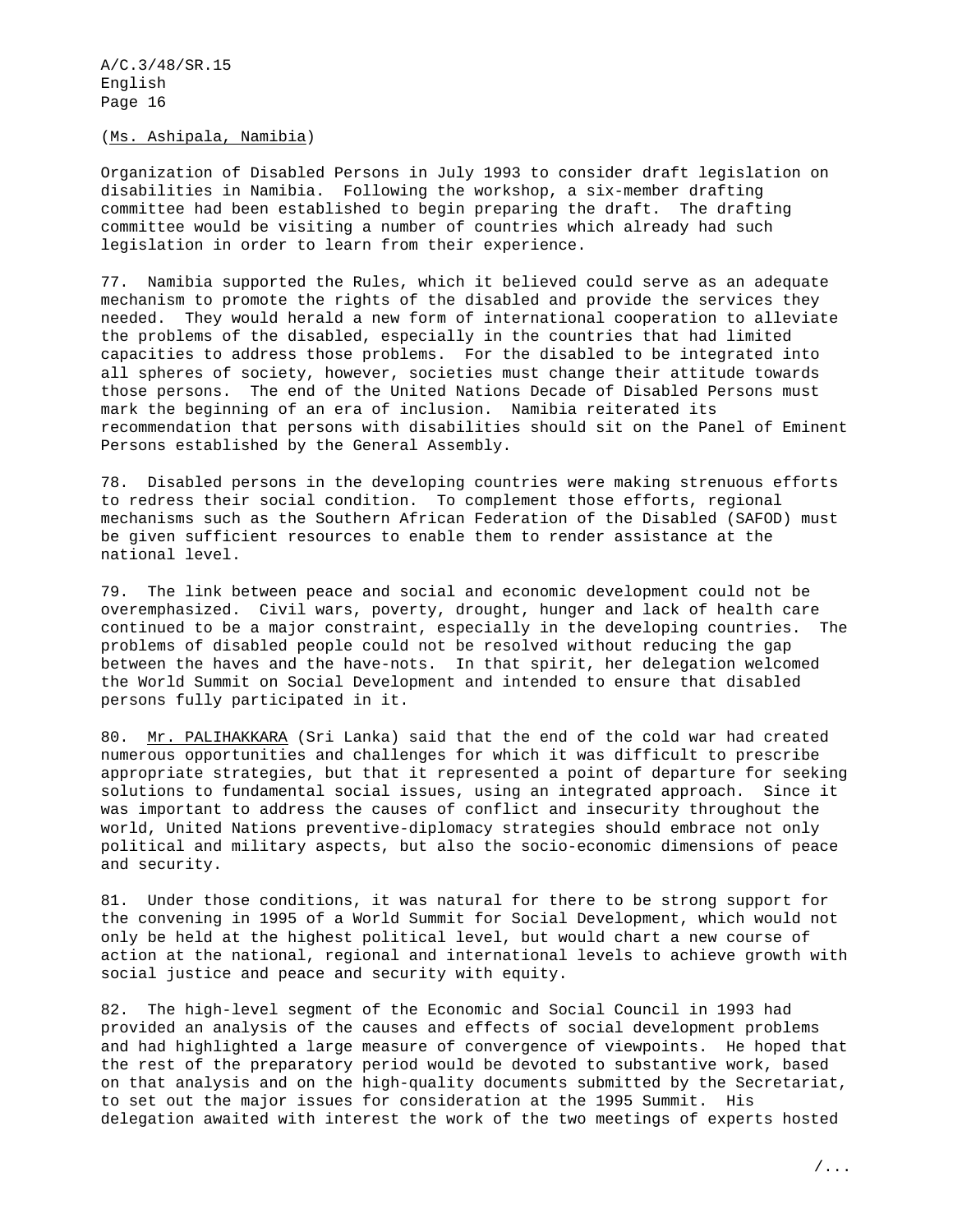## (Mr. Palihakkara, Sri Lanka)

by Sweden and the Netherlands, which it hoped would lead to policy recommendations. Given the all-encompassing nature of the subject-matter before the Summit, his delegation urged the Secretariat to obtain information and contributions from a wide variety of sources, including regional organizations that had already undertaken pioneering work in fields such as poverty alleviation, employment and social cohesion.

83. Sri Lanka expressed its sincere appreciation to the Chairman of the Preparatory Committee, who, in his statement on 20 October, had spoken of what remained to be done before the substantive preparatory work could begin. The Sri Lankan delegation paid tribute to his diligence and efficiency, which had made it possible to reach a consensus on the organizational and substantive work of the Summit, and also commended his untiring efforts in holding consultations.

84. The South Asian Association for Regional Cooperation (SAARC) had been one of the first regional organizations to undertake target-oriented action programmes for poverty alleviation in the context of people-centred development. In that way, it had been possible to develop, at the national and regional levels, poverty alleviation strategies, which, moreover, were in fact being implemented. It was hoped that the Summit secretariat would consult with the SAARC secretariat in order to obtain information on such strategies and thus contribute to the substantive preparations for the Summit. The practical experience of one of the world's most populous subregions should be drawn upon. His delegation also drew the Secretariat's attention to a recent conference on social development and poverty, held in Mexico with the assistance of UNDP and the World Bank.

85. Social development problems were not peculiar to the developing world and, as the 1993 Report on the World Social Situation (A/48/50) stressed, developed countries had also been affected, albeit to a lesser degree. In his report on the work of the Organization (A/48/1), the Secretary-General had recognized that the Organization had not placed sufficient emphasis on the social and economic sectors and stated his determination to correct that shortcoming. Promoting social development was no less important than restoring and maintaining peace since the Charter itself stipulated that it was necessary "to promote social progress and better standards of life in larger freedom". It was gratifying to learn that the Division for Social Policy and Development had been established in New York, which would preclude any fragmentation in its work. He hoped that those new institutional arrangements would facilitate preparations for the World Summit and broader consultations among Member States.

86. Mr. PHANIT (Thailand) said that his Government believed that people must be at the centre of development and that development must begin with the individual and the family. Since children were treasured symbols of hope throughout the world, his Government had enacted numerous measures to ensure the security of Thai children and was currently considering various stringent penalties against child brutality, including life imprisonment or the death penalty for those who were found guilty of illegally detaining children under 15 years of age and causing their death through inhumane treatment. The Royal Thai Government had acceded in 1992 to the Convention on the Rights of the Child. In addition, it had adopted a national declaration on children for the period from 1992 to 2012.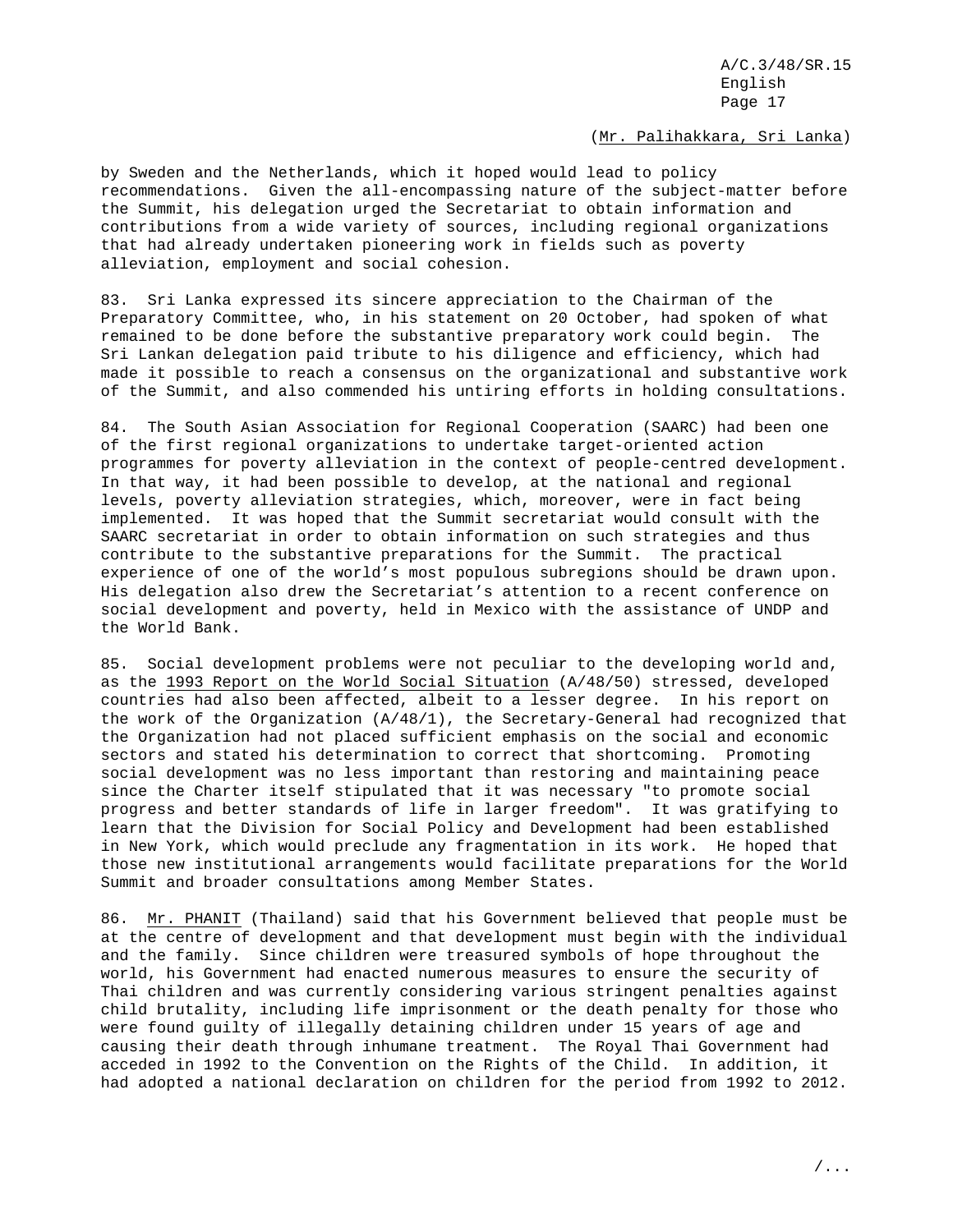# (Mr. Phanit, Thailand)

87. Referring to a group that was all too often ignored, the Thai delegation said that disabled persons were considered integral and productive members of Thai society and that the Government had set up a committee composed of representatives of the private and public sectors to provide advice on policy, welfare and rehabilitation for the disabled. In addition, the Government provided education and training for the disabled as well as other vulnerable groups in society. It supported the United Nations Decade of Disabled Persons and the World Programme of Action. It also supported the ESCAP Asian and Pacific Decade of Disabled Persons (1993-2002). On 16 June 1993, the Prime Minister of Thailand had signed a proclamation on the full participation and equality of disabled persons in the Asian and Pacific region.

88. The family had always represented the cornerstone of Thai culture and the guardian of its traditions. Accordingly, the Government had decided in 1990 to make 14 April National Family Day and had set up a national committee on the family. His Government fully supported the proclamation of the International Year of the Family (1994) and intended, in celebrating the event, to convene a national assembly on the family, which would submit recommendations to the Government as a contribution to national efforts to promote family development. Thailand felt that strong, unified families were well equipped to assume responsibilities towards the elderly, the disabled and children and were part of the answer to many social problems, including crime, drug abuse, mental health, education and poverty.

89. The Thai Government, like many others, understood that social development went hand in hand with economic prosperity and that the international community must pool its resources in order to achieve real economic growth. None the less, the initial impetus must come from domestic policy. Thailand strongly supported convening the World Summit for Social Development and would actively participate in the preparatory process beginning in 1994. The Thai Government had established a social cabinet for formulating policies and finding solutions to a number of social problems and had set up a joint committee, which was chaired by the Prime Minister and whose members were from the private sector and the Government.

90. His delegation supported the three core issues, to be addressed at the Summit, which were clearly interrelated: social integration, poverty reduction and productive employment. In pursuit of those goals, the World Summit must adopt not only a final declaration, but also a realistic programme of action. In order to ensure the success of the World Summit, the Preparatory Committee must prepare its work by coordinating efforts with Governments, non-governmental organizations and other world bodies; all Member States must participate actively not only at the beginning, but also during and after the Summit; and lastly, it was necessary to establish priorities within a realistic plan of action to be adopted.

91. Mr. SALANDER (Sweden), speaking on behalf of the Nordic countries, expressed appreciation to the Government of the Slovak Republic for hosting the Conference of Ministers of Social Affairs, held in Bratislava in June and July 1993. From the European point of view, the Conference had proved valuable in view of the unprecedented changes that had taken place in the region since the previous ministerial conference in 1987. The era of confrontation had since given way to a fruitful discussion of challenges in the field of social